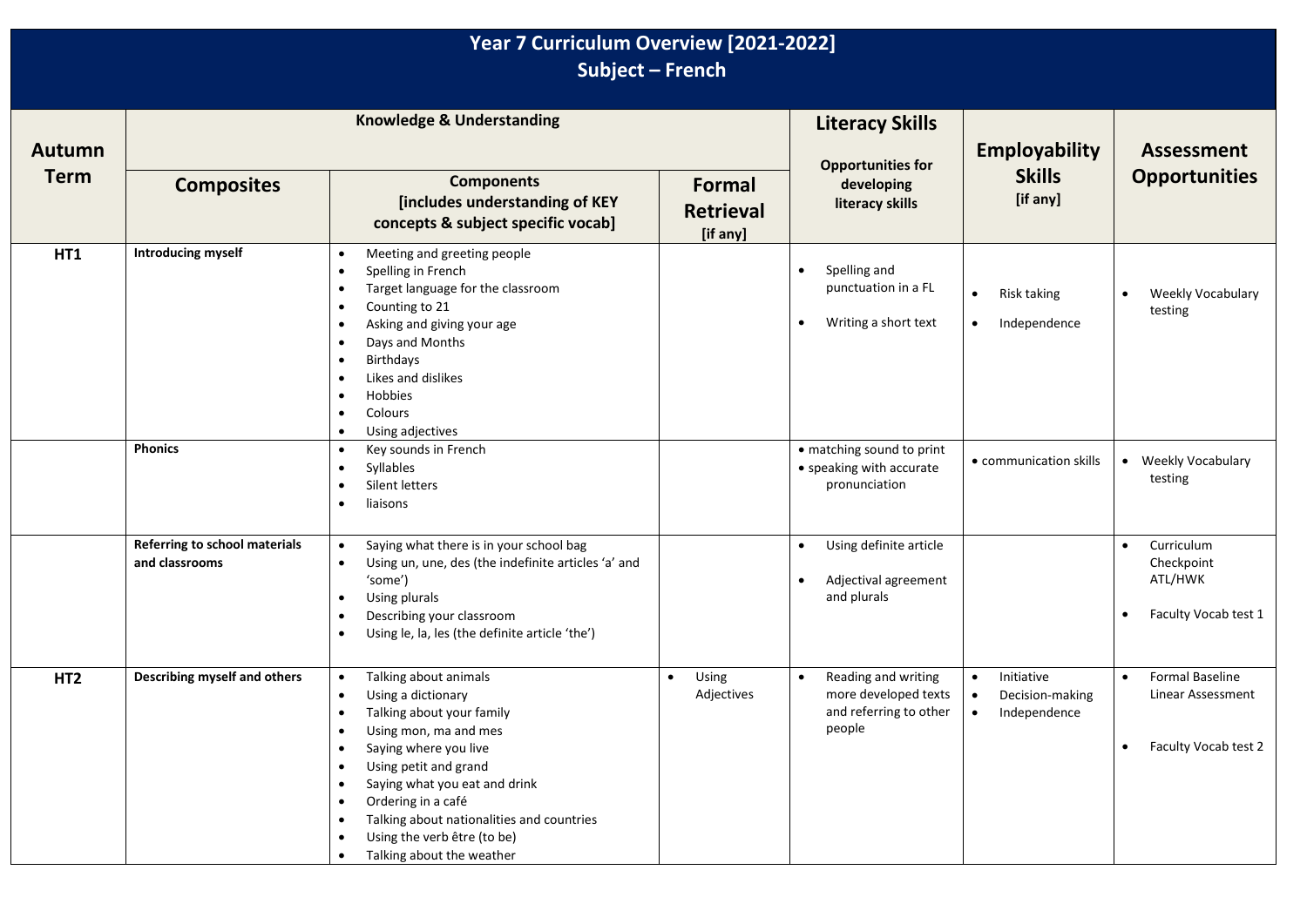| Year 7 Curriculum Overview [2021-2022]<br>Subject - French |                                        |                                                                                                                                                                                                                                                                                                                                                              |                                                      |                                                                                                                                                              |                                                                                                                           |                                                                               |  |
|------------------------------------------------------------|----------------------------------------|--------------------------------------------------------------------------------------------------------------------------------------------------------------------------------------------------------------------------------------------------------------------------------------------------------------------------------------------------------------|------------------------------------------------------|--------------------------------------------------------------------------------------------------------------------------------------------------------------|---------------------------------------------------------------------------------------------------------------------------|-------------------------------------------------------------------------------|--|
| <b>Spring</b><br><b>Term</b>                               | <b>Knowledge &amp; Understanding</b>   |                                                                                                                                                                                                                                                                                                                                                              | <b>Literacy Skills</b><br><b>Opportunities for</b>   | <b>Employability</b><br><b>Skills</b>                                                                                                                        | <b>Assessment</b><br><b>Opportunities</b>                                                                                 |                                                                               |  |
|                                                            | <b>Composites</b>                      | <b>Components</b><br>[includes understanding of KEY concepts &<br>subject specific vocab]                                                                                                                                                                                                                                                                    | Formal<br><b>Retrieval</b><br>[if any]               | developing<br>literacy skills                                                                                                                                | [if any]                                                                                                                  |                                                                               |  |
| HT3                                                        | <b>Describing myself and</b><br>others | Review of opinions<br>$\bullet$<br><b>Writing Skills</b><br>$\bullet$<br>Present tense verb endings<br>٠<br>Using avoir<br>Describing yourself and others in detail<br>$\bullet$<br>Understanding adjective agreement<br>$\bullet$<br>Talking about school subjects<br>$\bullet$                                                                             | Review of<br>$\bullet$<br>opinions                   |                                                                                                                                                              |                                                                                                                           | Weekly<br>$\bullet$<br>Vocabulary<br>testing                                  |  |
|                                                            | Talking about my studies               | Talking about school subjects<br>$\bullet$<br>Asking questions<br>$\bullet$<br>Giving opinions and reasons on school<br>$\bullet$<br>Agreeing and disagreeing                                                                                                                                                                                                |                                                      |                                                                                                                                                              | <b>Risk taking</b><br>$\bullet$<br>Initiative<br>$\bullet$<br>Leadership<br>$\bullet$<br>Decision-<br>$\bullet$<br>making | Weekly<br>$\bullet$<br>Vocabulary<br>testing                                  |  |
| HT4                                                        | Talking about my studies               | Describing your timetable<br>$\bullet$<br>Using the 12-hour clock<br>$\bullet$<br>Describing your school day<br>Reflexive verbs - daily routine<br>$\bullet$<br>Using on to say 'we'<br>Talking about food<br>Using the partitive article<br>(du/de la/de l'/des)<br>Schools in other French-speaking<br>countries<br>Developing reading skills<br>$\bullet$ | School<br>$\bullet$<br>subjects<br>and<br>adjectives | Developing<br>$\bullet$<br>opinions<br>in written work<br>Developing<br>$\bullet$<br>writing and<br>reading skills by<br>talking about<br>different cultures | Independence<br>$\bullet$<br>Research<br>$\bullet$                                                                        | <b>Faculty Vocab</b><br>$\bullet$<br>test 3                                   |  |
|                                                            | Talking about my free<br>time          | Talking about computers and mobiles<br>$\bullet$<br>Recap of present tense verbs<br>$\bullet$<br>Sports<br>$\bullet$                                                                                                                                                                                                                                         |                                                      |                                                                                                                                                              |                                                                                                                           | <b>Formal Linear</b><br>Examination<br>Week<br><b>Faculty Vocab</b><br>test 4 |  |